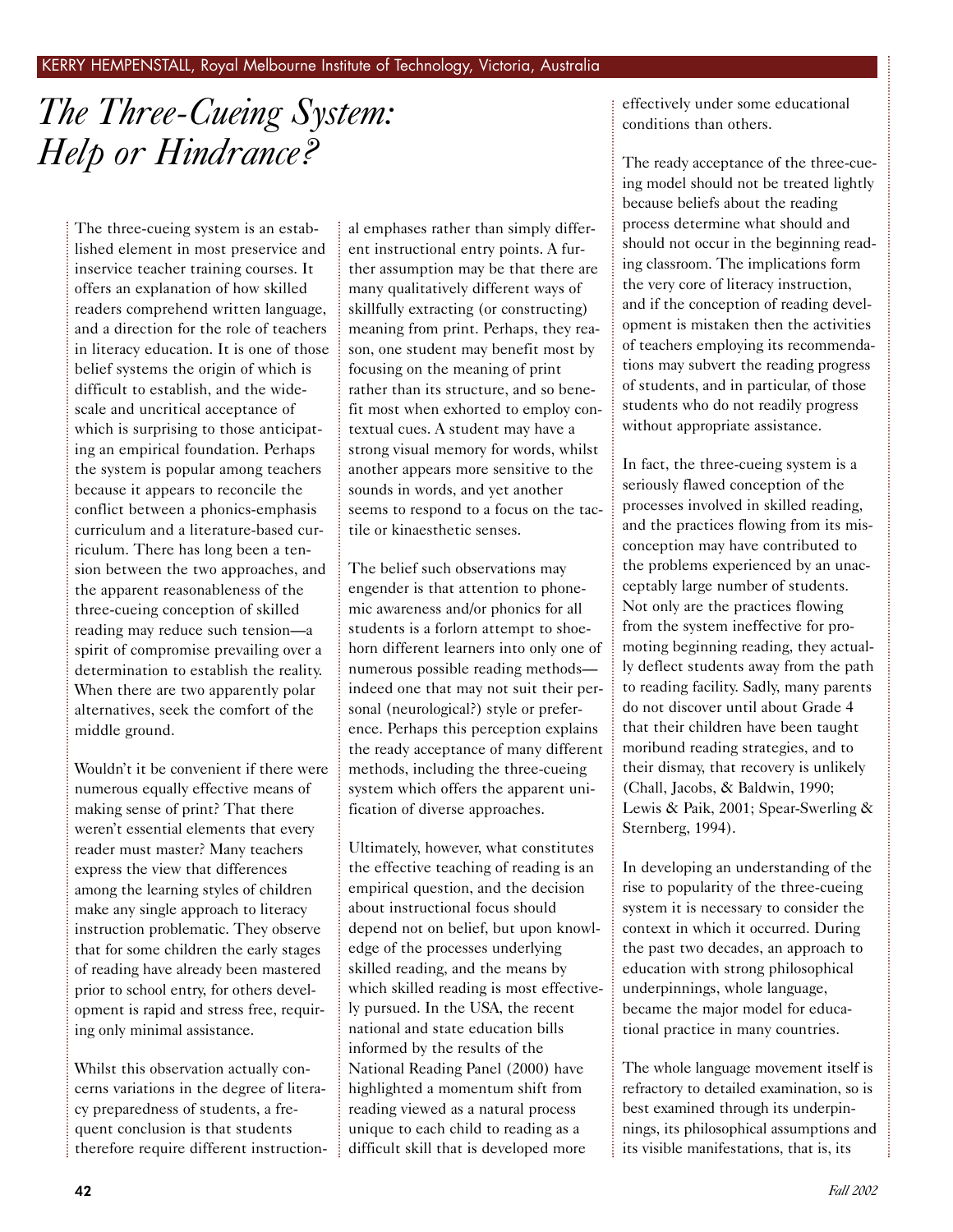instructional features. The whole language approach had its instructional roots in the meaning–emphasis, wholeword model of teaching reading. This emphasis on whole words was a comparatively recent shift; the phonic technique of teaching component skills, and then combining those skills had been the norm until the mid-Nineteenth Century (Adams, 1990). It followed a sequence of teaching upper-case and lower-case letter names, two-letter and three-letter combinations, monosyllabic words, multisyllabic words, phrases, sentences, and finally, stories. Phonics is an approach to teaching reading that aims to sensitize children to the relationships of the spelling patterns of a written language to the sound patterns of its corresponding oral language. It is not a single pathway, however, as decisions need to be made regarding the timing of its introduction, the method of delivery, whether explicitly or implicitly taught, whether correspondences are presented in isolation, or solely in the context of literature, how many correspondences, and which (if any) rules are appropriate.

In 1828 Samuel Worcester produced a primer that borrowed a European idea of teaching children to recognize whole words without sounding them out.

It is not very important, perhaps, that a child should know the letters before it [*sic*] begins to read. It may learn first to read words by seeing them, hearing them pronounced, and having their meanings illustrated; and afterward it may learn to analyse them or name the letters of which they are composed. (Crowder & Wagner, 1991, p. 204).

Support for this view came from James Cattell in 1885 in his assertion that whole word reading was more economical (Davis, 1988); and later, from the Gestaltists who considered that the overall shape of the word (rather than the summation of the sound-parts) should provide the preeminent clue for young readers.

An assumption behind this approach was that beginning readers should be taught to read in the way skilled readers were thought to do. Given the belief that skilled readers associated meaning directly onto the whole-word image, it followed that showing beginners how this was achieved would save time. The alternative view was that reading should be viewed as a developmental process in which the early stages of developing the alphabetic principle are necessary for later skilled-reading, even though those early skills may be rarely needed at the later stages. This alternative perspec-

*Phonics is an approach to teaching reading that aims to sensitize children to the relationships of the spelling patterns of a written language to the sound patterns of its corresponding oral language.*

tive fell from favor until its recent resurrection through the interest in phonological processing.

A further assumption of what became known as the whole-word approach was that the knowledge of letter–sounds would naturally follow once whole-word recognition was established (Smith, 1978). It was not until some time later that doubt began to be expressed about the effects on some children of this whole-word initial emphasis. Unfortunately for many at-risk children, the consequence of the primacy of the whole-word method is an inability to decode unfamiliar words (Tunmer & Hoover, 1993), a problem that becomes more pronounced as the student meets a dramatically accelerating number of new words during the late primary and into the secondary grades.

The whole-word model involved introducing words through their meaning as the words are presented in stories. Words are to be recognized by sight, using the cue of their shape and length. A secondary strategy relies on deducing meaning from other contextual clues, such as accompanying pictures or through guesses based upon the meaning derived from surrounding words (Chall, 1967). In a whole-word approach, phonic strategies are considered potentially harmful, and to be employed as a last resort. Even then, they are intended to provide only partial cues, such as obtained by attention to a word's first or last letters. Systematic teaching of phonic strategies was antithetical to the holistic nature of such meaningoriented approaches. Because teaching should not take as the unit of instruction anything other than meaningful text, any phonic skills developed by students is likely to be selfinduced and idiosyncratic.

Goodman (1986) described whole language as an overarching philosophy rather than as a series of prescribed activities, and one not to be simply equated with an instructionally-based strategy such as the whole-word approach. In his view, the teacher aims to provide a properly supportive, rather than directive, environment that encourages children to allow the natural development of literacy at their own developmentally appropriate pace.

There is a strong emphasis on principles, such as, the benefits of a natural learning environment (Goodman, 1986) and of exposure to a literate environment (Sykes, 1991). The proponents of the approach also insist that reading and writing are natural parts of the same language process that enable the development of speech. In this view, learning to read and write would be equally effortless and universal if only the reading task were made as natural and meaningful as was learning to talk. Goodman (1986) argued that it is the breaking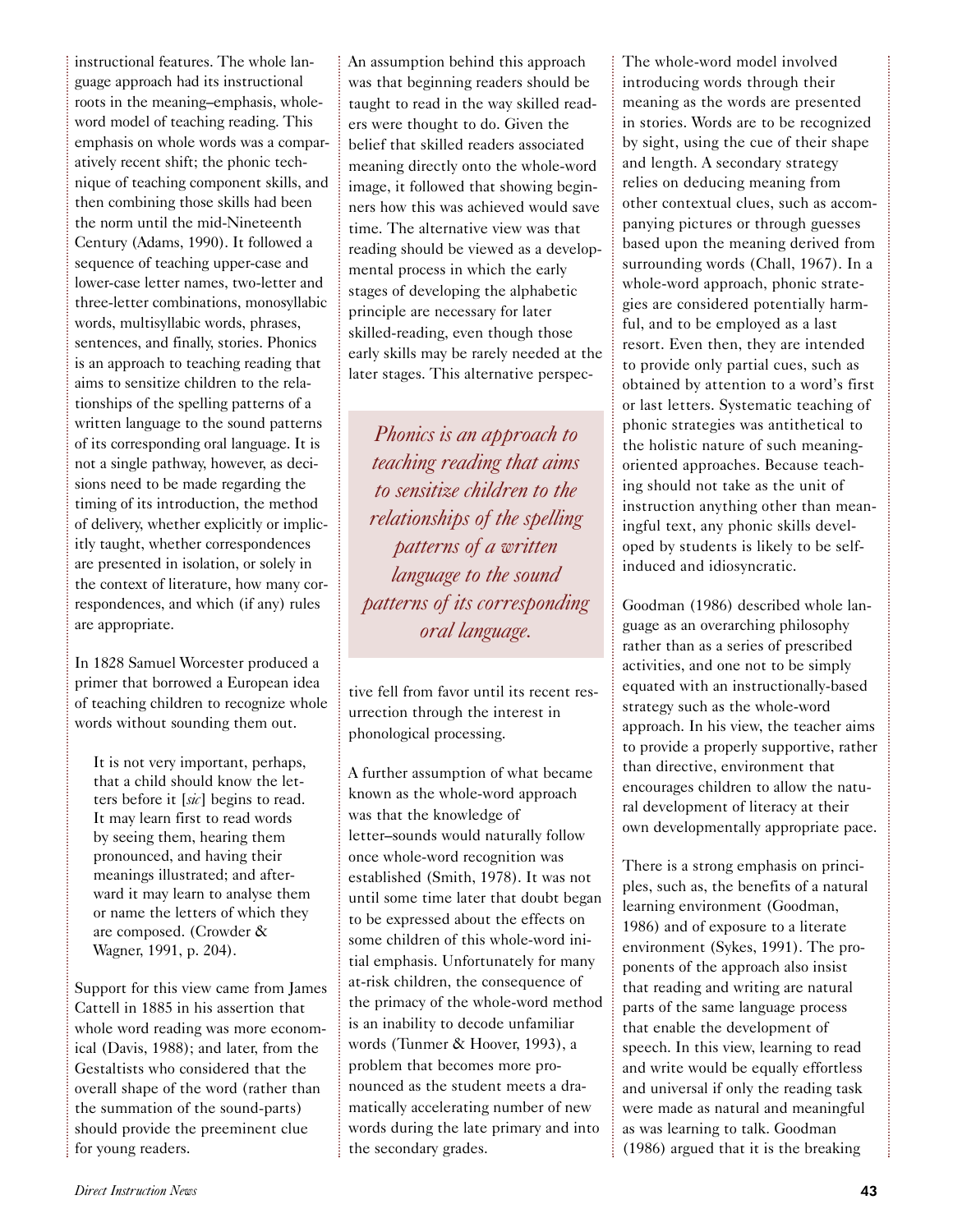down of what is naturally a holistic process into subskills, to be learned and synthesized, that creates a disparity in some children's ease of acquisition of speaking and of reading.

Whilst whole language offers solely a philosophical rationale rather than the instructional underpinnings offered by the whole-word method, the negative responses of each model to the emphasis on the alphabetic principle in phonics instruction are very similar.

Whole language advocates have conceptualized reading development as the gradual integration of three-cueing mechanisms (semantic, syntactic, and graphophonic). The term *integration* is important because it is made clear that the three strategies are not intended to be employed in isolation, but so quickly that they appear simultaneous. In this view, skilled readers make continuous use of the cues as required. They are engaged in a continuous process of prediction and confirmation as they construct meaning from the text.

#### Semantic, syntactic and graphophonic cues.

*Semantic* cues involve enlisting the meaning of what has just been read to assist with decoding words about to be read, that is, the next (unknown) word should make sense in the context of the reader's ongoing interpretation of the text meaning. For example, in the sentence *The rodeo rider leaped onto the back of his \_\_\_\_*\_, the reader's integrated three-cueing system enables him to produce a word that maintains the sense of the sentence*.* "I don't recognize this word, but what would make sense to me? In the context of the sentence and my experience with the world, it would make sense if it were *horse."*

*Syntactic* cues arise because of the logic of our system of sentence construction—words and their position in a sentence are constrained by the rules of grammar. Word order, endings, tense, intonation, and phrasing are

each elements of syntax. Thus, the word chosen in the previous example must be a noun, it couldn't be a participle such as *horsing.* "So, the word I chose (*horse*) is appropriate in that it is syntactically acceptable." In order to show students how to make use of this cue, teachers are likely to encourage students to skip the word, and read on until a clue becomes available, derived from the structure of the rest of the sentence. This is usually called the read-ahead strategy.

Syntactic and semantic cues are broadly described as context cues, as they may

*It is also likely that they will be discouraged from employing sounding out as an initial strategy for determining the pronunciation of an unknown word.*

be used to name a word without recourse to visual inspection. When students self-correct their reading errors based upon such cues, teachers are likely to be pleased, as it indicates to them the operation of contextual cues.

*Graphophonic* cues refer to the correspondence between graphemes (the symbols in print) and phonemes (the speech sounds they represent). In the three-cueing system, the graphophonic cues are employed as a backup element, to help confirm the choice of words. "Yes, the word I chose (*horse*) begins with an *h* so it meets the demands of graphophonic suitability."

According to the advocates of this interpretation of skilled reading, the process outlined occurs so rapidly as to be virtually instantaneous. That it is the integration of the three processes that produces meaning is indicated by the familiar overlapping circles of the

diagram below. Comprehension is indicated by the area shared by the three intersecting circles.



This representation is similar to that shown in Pearson (1976).

The instructional implication of this assertion about skilled reading is that beginning readers and those struggling with the reading process should consciously master the self-questioning in order to become adept at reading in this three-cueing manner. For example, teachers may cover up key words in sentences, prompting students to practice making use of contextual clues to predict the hidden words, and they may encourage students to seek meaning from an accompanying picture and produce an appropriate word. Students may have the three-cueing sequence modelled to them whenever they request teacher assistance with an unknown word. It is also likely that they will be discouraged from employing sounding out as an initial strategy for determining the pronunciation of an unknown word. Apart from those teacher decisions, there is little else in the way of clearly delineated advice to teachers to ensure such a seemingly complex set of orchestrated processes does occur.

In the three-cueing approach, the three systems are not considered to be equally useful; the graphophonic system labelled the least helpful—even potentially disruptive when relied upon by readers (Weaver, 1988). Reading should entail as little empha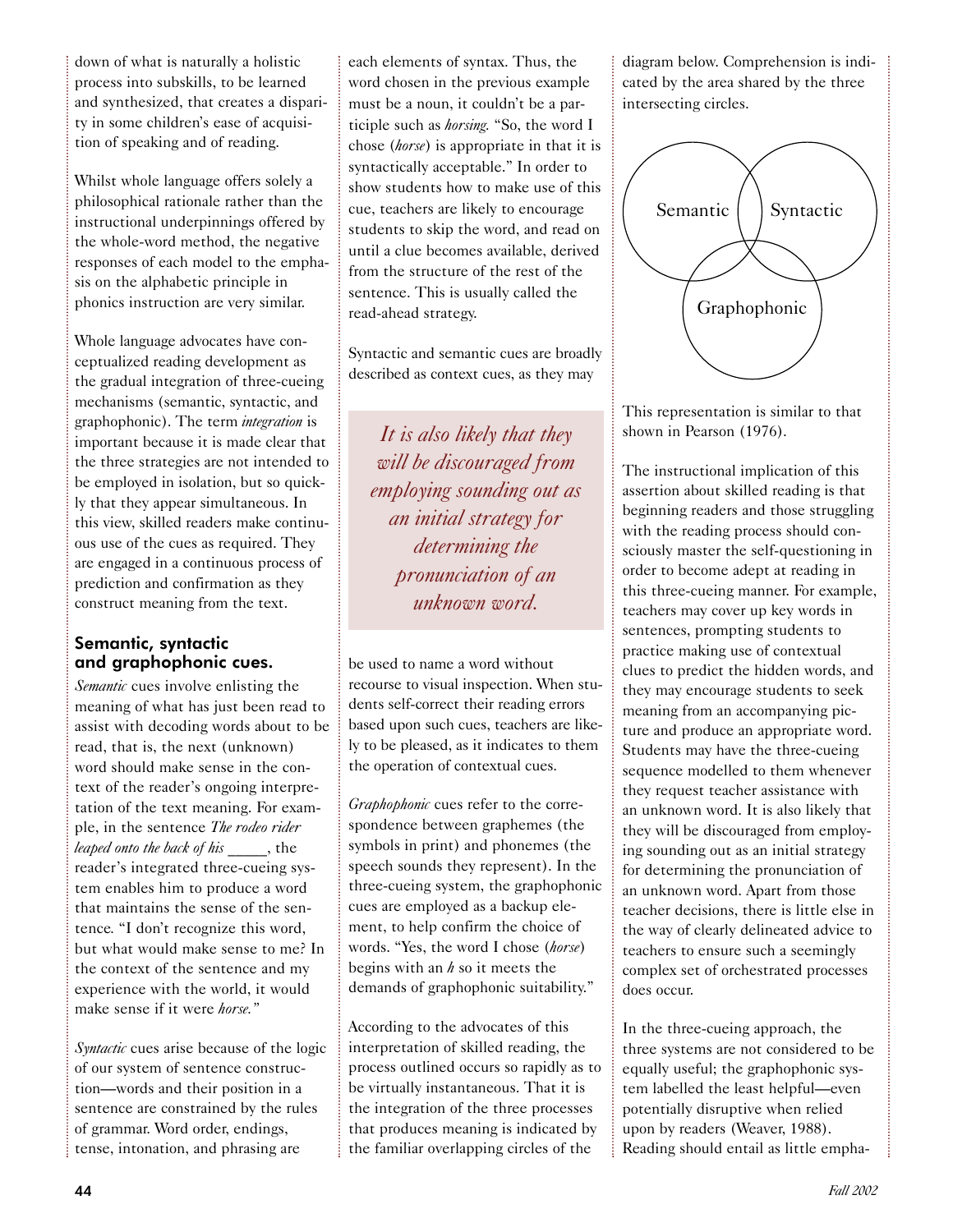sis as possible on each word's letter construction. Rather, skilled reading is perceived as a process of continuous prediction of target-words, this prediction based primarily upon semantic and syntactic cues, followed by confirmation that the chosen word is consistent with the context (and possibly the target word's initial letters).

"In turn (the reader's) sense of syntactic structure and meaning makes it possible to predict the graphic input so he is largely selective, sampling the print to confirm his prediction" (Goodman, 1973, p. 9).

However, if a struggling reader can't pronounce most of the words on a page, there is no useful context to interpret. Yet, the so-called "integrated" use of the system actually involves employing them sequentially (even if rapidly), with the graphophonic cues to be the last in the sequence. What advice should a teacher give to a student when word identification problems arise prior to any context being established? Even if the graphophonic system is recommended as a last resort, how will the students know how to use it productively? Further, will they be motivated to do so, if taught that it is largely unhelpful?

Students are disadvantaged because proponents of whole language have invariably been uncomfortable with instructional attention being devoted to within-word structure. The responses of whole language protagonists have taken several forms.

One approach has been outright rejection of word structure:

"Focus on the subsystems of language results in useless, timewasting and confusing instruction" (King & Goodman, 1990).

"The rules of phonics are too complex,… and too unreliable… to be useful" (Smith, 1992).

#### Submerge phonics

"Phonic information… is most powerfully learned through the process of writing" (Badger, 1984, p.19)

Argue that phonics knowledge requires no instruction.

"Children can develop and use an intuitive knowledge of letter–sound correspondences [without] any phonics instruction [or] without deliberate instruction from adults" (Weaver, 1980, p. 86).

*Students are disadvantaged because proponents of whole language have invariably been uncomfortable with instructional attention being devoted to withinword structure.*

"Children must develop reading strategies by and for themselves" (Weaver, 1988, p. 178).

Routman takes this position further in arguing that only by learning to read does phonics information become useful. In other words, reading facility precedes the capacity to learn phonic strategies (Routman & Butler, 1988).

Argue that phonics approaches emphasize accuracy to the detriment of meaning.

"Accuracy, correctly naming or identifying each word or word part in a graphic sequence, is not necessary for effective reading since the reader can get the meaning without accurate word identification…. Furthermore, readers who strive for accuracy are likely to be inefficient" (Goodman, 1974, p. 826).

Goodman (1976) argued that phonic skills should only develop within the context of three-cueing systems used to extract meaning from print. In this view, the graphophonic system is considered a fallback position to be used when semantic and syntactic systems fail (Weaver, 1988).

"The first alternative and preference is—to skip over the puzzling word. The second alternative is to guess what the unknown word might be. And the final and least preferred alternative is to sound the word out. Phonics, in other words, comes last" (Smith, 1999).

A decidedly unconventional approach, intended to ensure that phonics instruction does not become widely accepted, involves *ad hominem* attacks—accusing those supportive of phonics instruction of ulterior motives:

"Ultraconservatives advocate phonics teaching because it is authoritarian," Weaver says, and serves to socialize "nonmainstream students, especially those in so-called lower ability groups or tracks… into subordinate roles" (Weaver, 1994).

"At a meeting of the International Reading Association 4 years ago Ken Goodman attacked Marylin Adams [a phonics advocate] as a 'vampire' who threatened the literacy of America's youth" (Levine, 1994, p. 42).

In contrast to recent consensus among empirical researchers about the importance of teaching phonics explicitly (Lyon, 1999; National Literacy Strategy, 1998; National Reading Panel, 2000), some whole language advocates have argued that phonics is relevant but can only be explored implicitly in the context of authentic literature. The concern about the implicit model relates to the risk it creates for students unable to benefit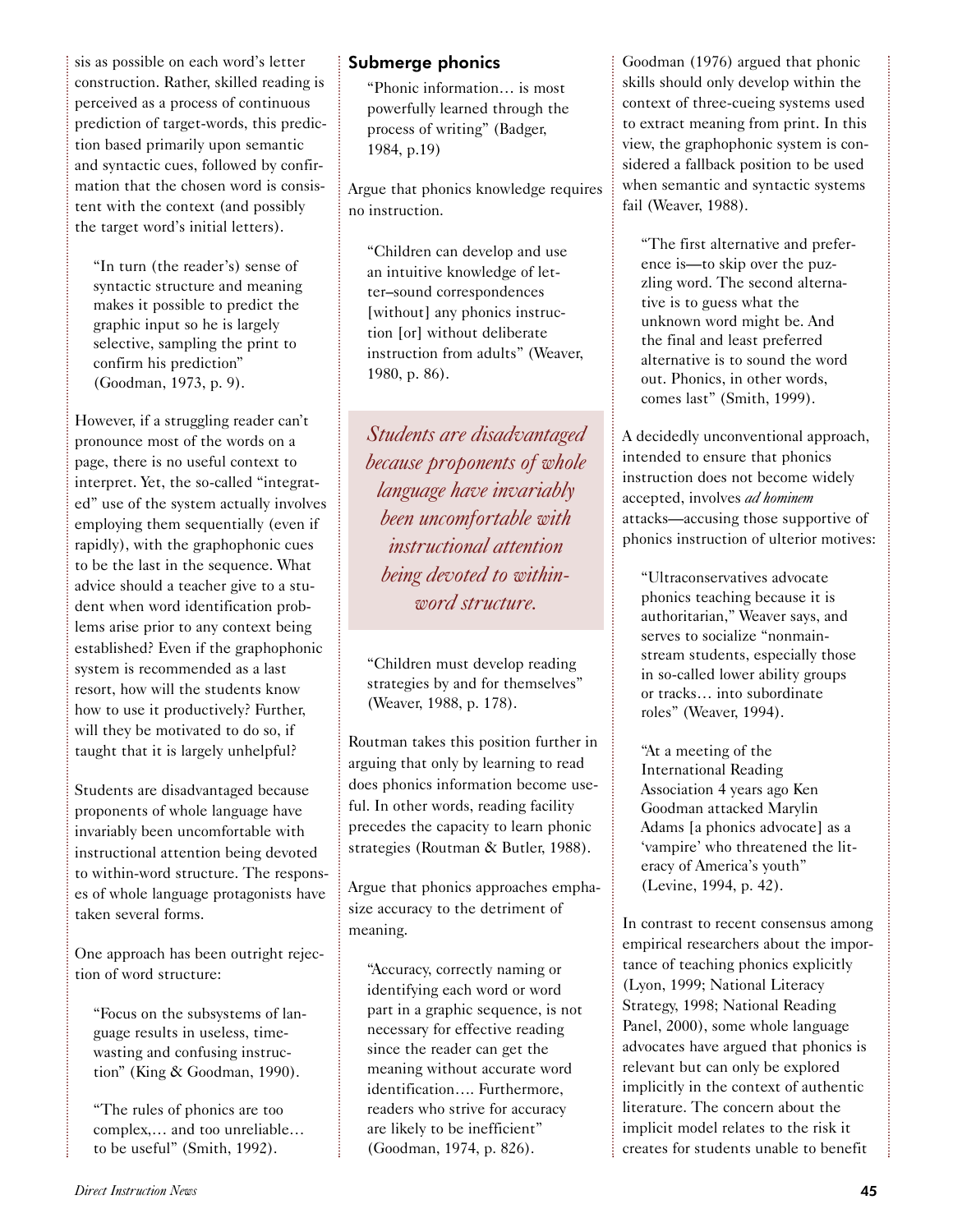from occasional exposure to important intraword features.

### *What is the evidence supportive of the view of skilled reading inherent in the threecueing system?*

Goodman (1976) described skilled reading as a "psycholinguistic guessing game" (p. 259). He sees reading as a sophisticated guessing game driven largely by the reader's linguistic knowledge, and as little as possible by the print. Smith (1975) expressed this view succinctly. "The art of becoming a fluent reader lies in learning to rely less and less on information from the eyes" (p. 50).

The rationale for asserting that contextual cues should have primacy in skilled reading was based on a flawed study by Goodman (1965). Goodman found a 60–80% improvement in reading accuracy when children read words in the context of a story rather than in a list format. He argued on the basis of this study that the contextual cues provided marked assistance in word identification. There has always been acceptance that context aids readers' comprehension, but despite contention in the literature over Goodman's finding concerning contextual facilitation of word recognition, his study is still regularly cited as grounds for emphasizing contextual strategies in the three-cueing system.

The study was flawed in two ways. The design was not counterbalanced to preclude practice effects. That is, a list of words taken from a story was read, and then the story itself was read. Secondly, the study ignored individual differences in reading ability, so it was not possible in the Goodman study to determine whether good, or poor, readers (or both categories) derived benefit from context.

Replication studies by a number of researchers including Nicholson (1985, 1991), Nicholson, Lillas, and Rzoska (1988), Nicholson, Bailey, and McArthur (1991) have discredited Goodman's argument, and found that good readers are less reliant on context clues than poor readers. A more recent study by Alexander (1998) produced similar outcomes. Results consistent with those above were reported in studies by Goldsmith-Phillips (1989); Leu, Degroff, and Simons (1986); and Yoon and Goetz (1994), cited in Alexander (1998).

*Poor readers attempt to use context only because they lack the decoding skills of the good readers.*

Poor readers attempt to use context only because they lack the decoding skills of the good readers. As a consequence of these studies, Nicholson (1991) argued that encouraging reliance on contextual cues only confuses children, directing their attention away from the most salient focus (word structure), and helping entrench an unproductive approach to decoding unknown words.

A further problem involves the accuracy of contextual guesses. In a study by Gough, Alford, and Holley-Wilcox (1981), well educated, skilled readers, when given adequate time, could guess correctly only one word in four through contextual cues. Gough (1993) pointed out that even this low figure was reached only when the prose was loaded with fairly predictable words. Interestingly, although good readers are more sensitive to context cues to elicit the meaning of unfamiliar words, they do not need to use context to decode unknown words (Tunmer & Hoover, 1993). They soon learn that word structure more reliably

supplies the word's pronunciation than does context; unfortunately, it is poor readers who are more likely to invest attention on such context guesswork (Nicholson, 1991). The error made by whole language theorists is to confuse the desired outcome of reading instruction—a capacity to grasp the meaning of a text—with the means of achieving that end. In order to comprehend meaning, the student must first learn to understand the code (Foorman, 1995).

An additional problem was highlighted by Schatz and Baldwin (1986). They pointed out that low frequency words and information-loaded words are relatively unpredictable in prose. That is, the words least likely to be recognized are those that contain most of the information available in the sentence. As students progress through the school years, texts provide less and less redundancy from which to derive contextual cues, and the strategy becomes even more moribund.

It had also been argued (Cambourne, 1979) that the speed of skilled reading could not be accounted for if the reader looks at every word. In his view, the continuous flow of meaning should be faster than word-by-word decoding. Cambourne also asserted that good readers used contextual cues to predict words initially, and then confirm the word's identity using as few visual features as possible.

These are empirical questions that have been answered through the use of eye movement studies. It has been demonstrated that the fluent reader recognizes most words in a few tenths of a second (Stanovich, 1980), far faster than complex syntactic and semantic analyses can be performed. Eye movement studies have not supported the skipping/skimming hypothesis.

These studies (see reviews in Rayner, Foorman, Perfetti, Pesetsky, & Seidenberg, 2001, 2002; Rayner & Pollatsek, 1989; Stanovich, 1986) using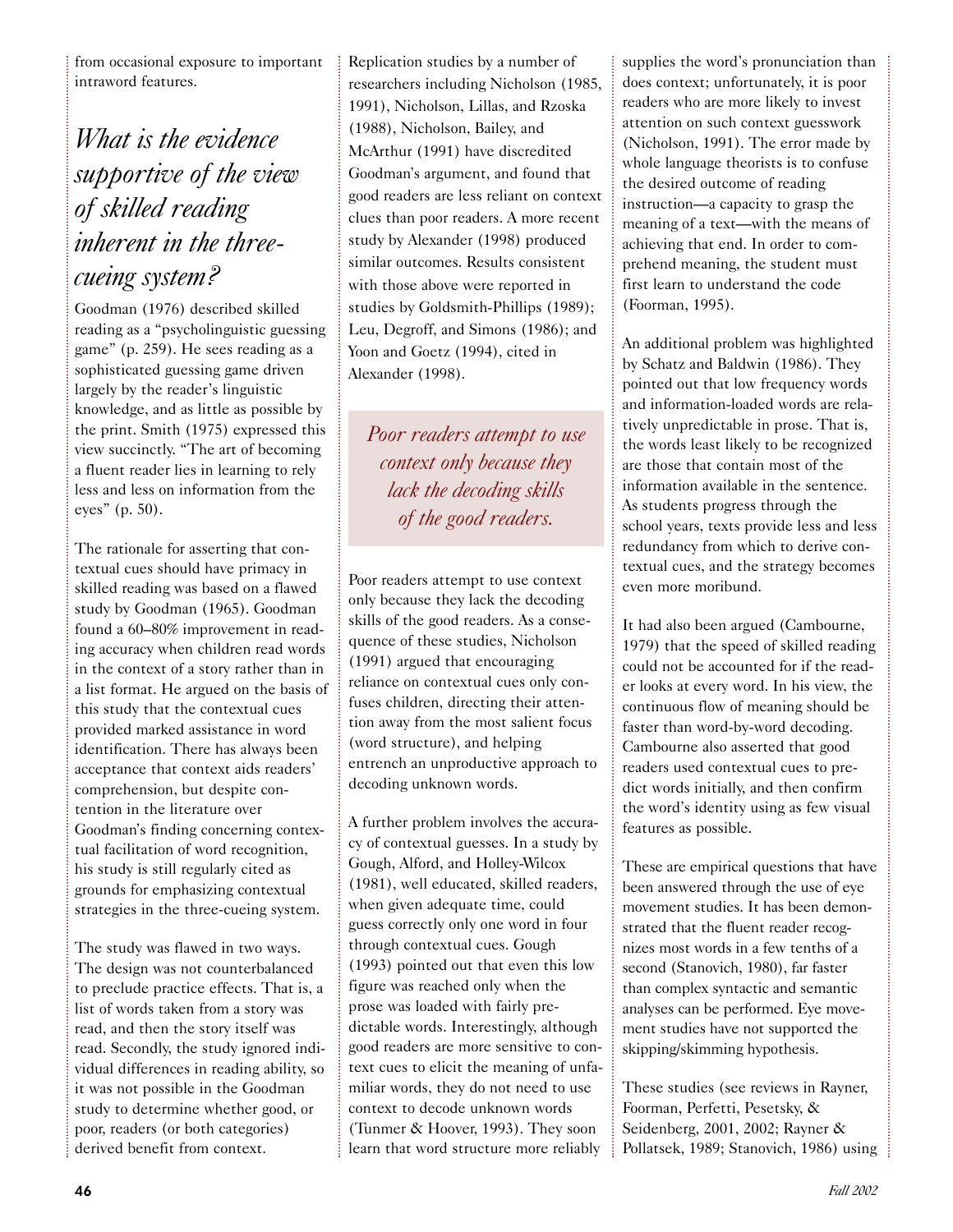sophisticated video cameras and computers indicate that skilled readers do process all the print—they do not skip words, nor do they seek only some features of words.

Thus, the techniques of contextual prediction that are emphasized in whole language classrooms, are based upon an unsustained hypothesis about the techniques representative of skilled reading. It is unsurprising that Rayner and Pollatsek (1989), perhaps the most notable of the researchers using eye movement techniques, consider that the major failing of whole language is its lack of recognition that graphophonic cues are "more central or important to the process of learning to read than are the others" (p. 351).

More recently Pressley (1998) summarized,

"The scientific evidence is simply overwhelming that letter–sound cues are more important in recognizing words than either semantic or syntactic cues" (p. 16).

Bruck (1988) reviewed research indicating that rapid, context-free automatic decoding characterizes skilled reading. She too had noted that the word recognition of skilled readers provided them with the text meaning even before contextual information could be accessed. It is prediction rather than scanning words that is too slow and error-filled to account for skillful reading. As Wren (2001) notes, it is only under conditions of insufficient graphophonic information that contextual strategies are employed for word identification.

Rayner and Pollatsek (1989) observed that it is only beginning and poor readers who use partial visual cues and predict words. This view was echoed by Stanovich (1986) and by Solman and Stanovich (1992) providing a strong list of supportive studies. This is also the position recently endorsed in Great Britain in the National Literacy

Strategy (National Literacy Strategy, 1998), in the National Reading Panel (2000) findings, and in the extensive, large scale, longitudinal research emanating from the National Institute of Child Health & Human Development.

NICHD and substantial non-NICHD research does not support the claim that the use of context is a proxy for applying decoding strategies to unknown or unfamiliar words…. The strategy of choice among well developing good readers is to decode letters to sound in an increasingly complete and accurate man-

*Thus, the techniques of contextual prediction that are emphasized in whole language classrooms, are based upon an unsustained hypothesis about the techniques representative of skilled reading.*

ner, which is dependent upon robust development of phonemic and phonics skills (Lyon, 1999).

Finally, psychometric studies have indicated that measures of alphabetic coding ability rather than of semantic and syntactic ability are the strong predictors of word identification and comprehension facility (Vellutino, 1991). Whole language theorists had assumed the converse to be true. The finding regarding comprehension is particularly damning to the argument for psycholinguistic guessing, with its unfailing focus on meaning.

Two inescapable conclusions emerge: (a) Mastering the alphabetic principle (that written symbols are associated with phonemes) is essential to becoming proficient in the skill of reading, and (b) methods that teach this principle are more effective than those that do not (especially for children who are at risk in some way for having difficulty learning to read) (Rayner et al., 2001).

Thus the presumption that skilled readers employ contextual cues as the major strategy in *decoding* is not supported by evidence. There is, however, no dispute about the value of contextual cues in assisting readers gain *meaning* from text (Stanovich, 1980). The comprehension of a phrase, clause, sentence or passage is dependent on attention to its construction (syntax) and also to the meaning of the text surrounding it (semantics). The critical issue here is the erroneous assertion that the use of contextual strategies is beneficial in the *identification* of words, and that skilled readers make use of these strategies routinely.

#### Does it matter how the process is conceptualized?

Yes, it is crucial. For one reason, a test developed expressly to assess students' usage of the three-cueing system is frequently employed to ensure students are in fact using this flawed system. The significance of any reading errors is thus superimposed on the reading behavior through the adoption of the three-cueing system conception of reading. "… the model of reading makes the understanding of miscues possible" (Brown, Goodman, & Marek, 1996, p. vii).

Miscue analysis is a very popular approach to assessing reading progress by attempting to uncover the strategies that children use in their reading. Goodman and his colleagues in the 1960s were interested in the processes occurring during reading, and believed that miscues (any departure from the text by the reader) could provide a picture of the underlying cognitive processes (Goodman, 1969). He used the term miscue, rather than error, reflecting the view that a departure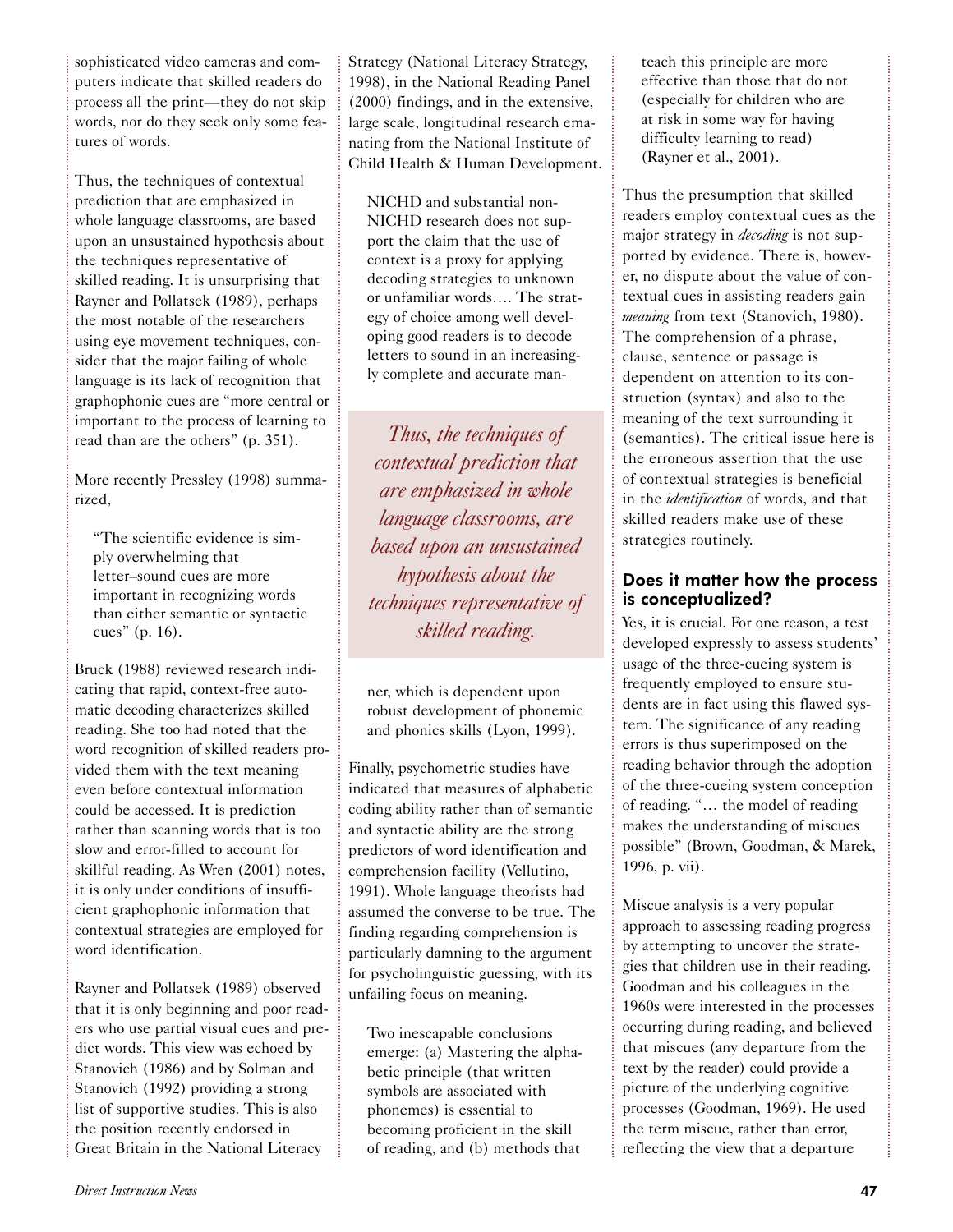from the text is not necessarily erroneous (Goodman, 1979). Readers' miscues include substitutions of the written word with another, additions, omissions, and alterations to the word sequence.

Consistent with this view of skilled reading, the Reading Miscue Inventory (RMI) and its update are concerned largely with errors that cause a loss of meaning—the number of errors being less important than their immediate impact on comprehension (Weaver, 1988). There are differences in the acceptability of various miscues. Good miscues maintain meaning and are viewed as an indication that the student is using meaning to drive the reading process, and hence, is on the "correct" path. Bad miscues are those that alter meaning. Whether the word the student reads corresponds to the written word may not be important in this conception (Goodman, 1974).

A teacher using the RMI will examine the nature of the errors the student has made in chosen passages. Consider this text *The man rode his horse to town,* and a reader's response, substituting *pony* for *horse*:

Child  $# 1$ : The man rode his pony to town.

Asking the specified nine questions reveals that the miscue (compared with the target word) has grammatical similarity, syntactic acceptability, semantic acceptability, does not change meaning, and the miscue does not involve dialect variation, an intonation shift, graphic similarity, sound similarity, or self-correction. Such an error is considered an acceptable miscue. Reading *pony* for *horse* is indicative of the student using contextual cues appropriately and a signal for satisfaction about reading progress. The teacher would be content with this error, as meaning has been more or less preserved.

"Often substitutions of words like *a* for *the*, *by* for *at*, *in* for *into*, do not cause a change in meaning… substitutions like *daddy* for *father*, *James* for *Jimmy*… are generally produced by proficient readers and are not reading problems" (Goodman & Burke, 1972, pp. 101–102).

According to the whole language conception of skilled reading, students must make many miscues during the progressive integration of the threecueing systems in order for reading to develop. It is argued that these errors are not necessarily a cause for interven-

*According to the whole language conception of skilled reading, students must make many miscues during the progressive integration of the threecueing systems in order for reading to develop.*

tion but a positive sign of a reader prepared to take risks. Teachers should expect and even be pleased with meaning-preserving errors. Additionally, they are exhorted to avoid corrective feedback regarding errors as it is risky, likely to jeopardize the student's willingness for risk-taking.

"… if these resulting miscues preserve the essential meaning of the text, or if they fail to fit with the following context but are subsequently corrected by the reader, then the teacher has little or no reason for concern" (Weaver, 1988, p. 325).

Suppose another student reads *house* for *horse*:

Child #2: *The man rode his house to town*.

Asking the same nine questions reveals that the miscue (compared with the target word) has graphic similarity, some degree of sound similarity, grammatical similarity, syntactic acceptability, and the miscue does not involve dialect variation, an intonation shift. Further, it does not include self-correction, is not a semantically acceptable change, and the miscue creates meaning change. This response is considered an unacceptable miscue because it changes the meaning.

"Proficient readers resort to an intensive graphophonic analysis of a word only when the use of the syntactic and semantic systems does not yield enough information to support selective use of the graphophonic system" (Goodman, Watson, & Burke, 1987, p. 26).

Despite the closer graphemic similarity of the response *house* to the target word, children who make errors based on graphemic similarity, such as *house* for *horse*, are considered problematic and over-reliant on phonic cues. Whole language theorists argue that good readers' miscues display less graphophonemic similarity to target words than do those of poor readers (Weaver, 1988), and readers-in-training should do likewise.

Thus, the remedy the teacher chooses for Child #2 is to encourage increased reliance on context and less attention to letter patterns. However, according to the research-based consensus, this directive is more likely to result in poorer reading than in better reading. Adams (1991) argued that to improve this child's reading, the teacher should provide instruction that evokes close inspection of the letters and their position in the word, the opposite of that recommended in the RMI. Importantly, Adams found that good readers' miscues displayed more graphophonemic similarity to target words than did those of struggling readers.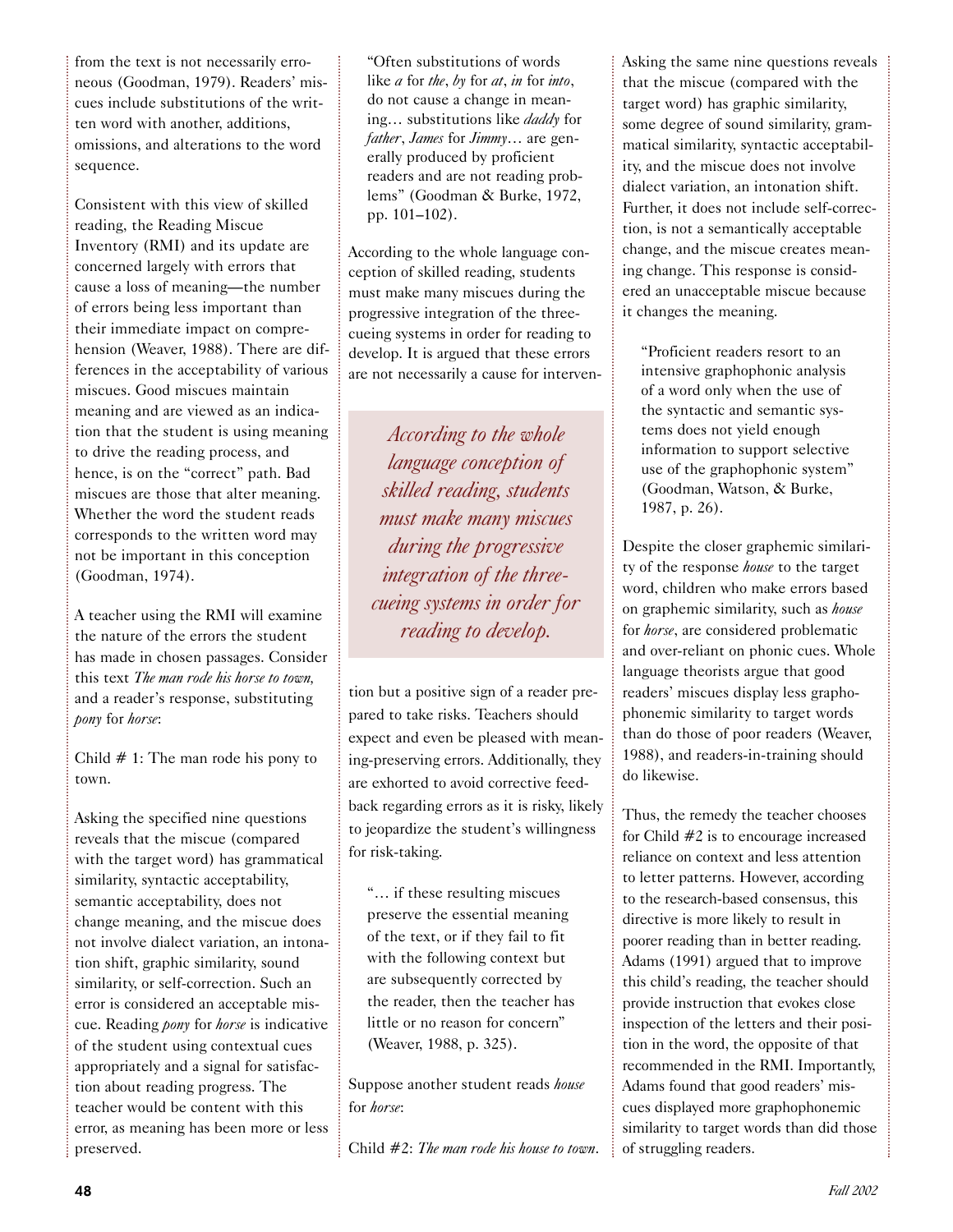In fact, most nascent readers' miscues shift over time, from early errors based upon contextual similarity to those based upon graphemic similarity; and this shift is now recognized as functional and a characteristic of progress. The student's dawning understanding of the preeminence of a word's graphemic structure encourages close visual inspection of words, a strategy that accelerates the progressive internalization of unfamiliar spelling patterns, that is, it leads ultimately to whole-word recognition. That some teachers may unwittingly subvert this process, with well-meaning but unhelpful advice to beginning or struggling readers, is an unfortunate outcome.

"Scaffolding errors—when an error shares some or most of the sounds of the target word (e.g., 'bark' misread as 'bank') is a strong predictor of reading success. Errors that retain meaning but not initial and final phonemes ('people' for 'crowd') were not correlated with accurate word reading ability" (Savage, Stuart, & Hill, 2001).

Thus, according to current knowledge, the *house* response is a preferable error to the *pony* substitution. It may be a sign that the student is in the process of acquiring the alphabetic principle; however, corrective feedback should be provided, as *house* is an erroneous response. Through the error correction, the student's attention is directed toward the letters in the written word and the sound usually made by the /*or*/ combination. The response recommended to teachers through the RMI, that of directing the student's attention away from the letters in the word towards context cues, provides an alarmingly unstable and counterproductive rule for students.

Child #1 is arguably in greater need of instruction that directs his attention to the letters in the words. Child #1 might equally have substituted *bicycle* for *horse*. The substitution makes sense but is far from that which the author intended. The child whose primary decoding strategy is driven by semantic and syntactic similarity may be unaware that *bicycle* bears no graphemic similarity to *horse*. The instructional message to the student is that, despite the student's errors being directly attributable to the inappropriate method of guessing, the strategy is nevertheless the correct one. The student is thereby encouraged to continue using a strategy that is unhelpful, and is dissuaded from attending to the major cue that would improve his reading—the word's structure. According to current evi-

*According to current evidence, regardless of the type of miscue, students who make errors need to focus on the letters in the word to improve their decoding.*

dence, regardless of the type of miscue, students who make errors need to focus on the letters in the word to improve their decoding.

#### The RMI also encourages other counterproductive instructional strategies.

Within the RMI, a student's self-corrections of errors are considered significant, and they are recorded for analysis. Self-corrections are errors that are corrected without another's intervention, usually because the word uttered does not fit in the context of the sentence. Within the whole language framework, self-corrections are a clear and pleasing sign that meaning and syntactic cues are being integrated into the reader's strategies. Clay (1969) asserted that good readers selfcorrected errors at a higher rate than did poor readers. She considered high rates were indicative of good text–cue integration, which in turn was a measure of reading progress.

This view of the significance of selfcorrection was questioned by Share (1990), and Thompson (1981, cited in Share, 1990). They found that self-correction rates had been confounded with text difficulty. When text difficulty was controlled in reading levelmatched designs, the rates of self-correction became similar among good and poor readers. That is, when text is made difficult for any readers, they are more likely to make errors and thereby increase their rate of self-correction. So, an increased rate of self-correction is better interpreted as an indicator of excessive text difficulty rather than as reflective of reading progress. This interpretation based on difficulty levels also raises concerns about unreliability in the assessment of self-correction rates. The conclusion that there is no direct support for self-correction as a marker or determinant of reading progress makes the activity of recording such ratings for students of questionable value.

The RMI was designed to provide a "window on the reading process" (Goodman, 1973, p. 5). However, the analogy with a window is a misleading one as it implies a direct and transparent medium. The picture of reading obtained through the RMI involves an interpretation of that which is viewed through this window. What is actually displayed by a student is overt behavior (spoken or written words)—the subsequent analysis of miscues involves making inferences about unobservable processes based upon assumptions about the reading process. With this instrument, the picture is colored by a discredited conception of reading. Additionally, the instrument has other weaknesses described by Hempenstall (1999).

The RMI has had considerable influence in instructional texts and in classrooms (Allington, 1984), and remains influential among whole language theorists and teachers (Weaver, 1988). A revised version—RMI: Alternative Procedures (Goodman, Watson, &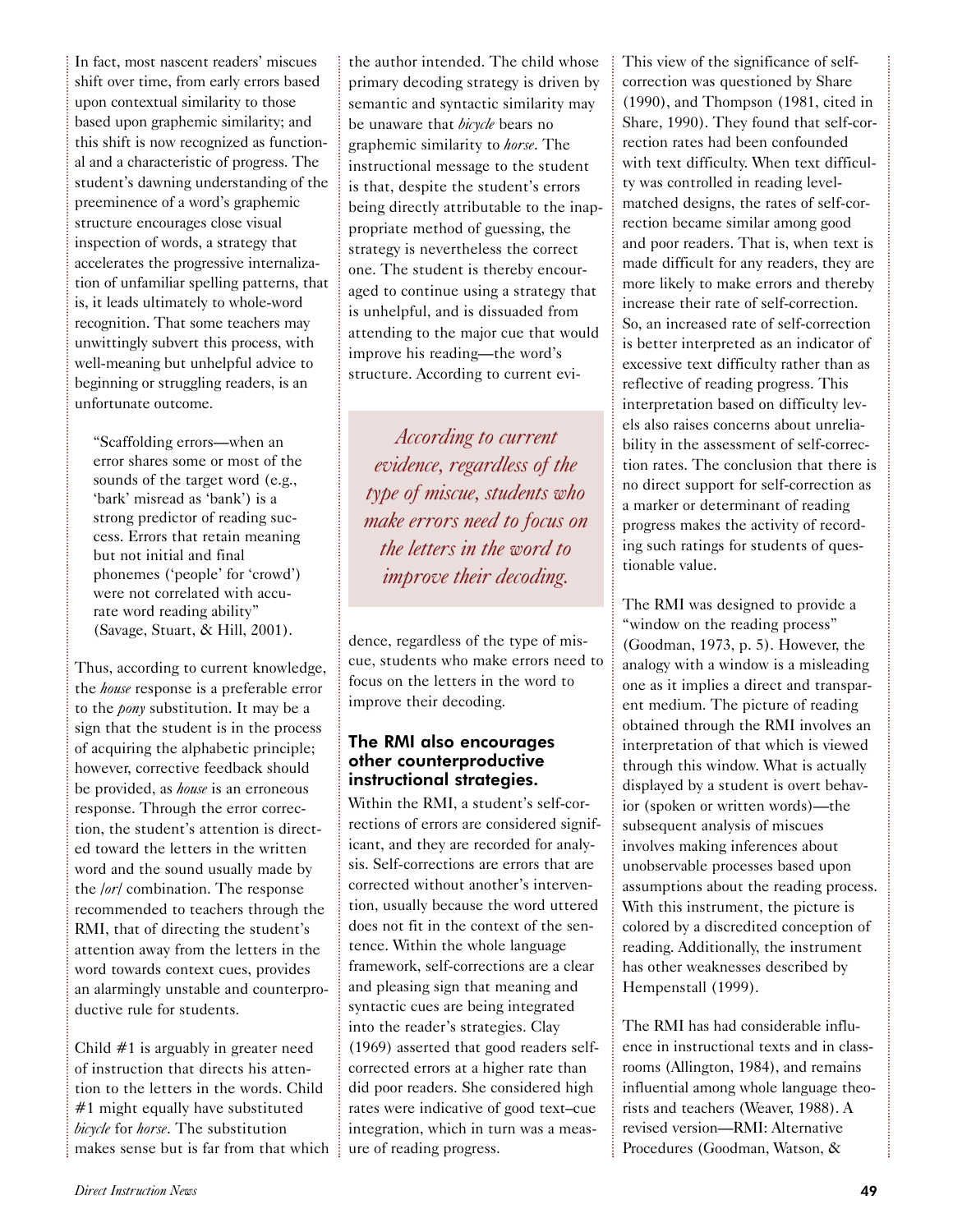Burke, 1987) offers four analysis options of varying complexity for classroom use. The rationale is unchanged "… it is best to avoid the common sense notion that what the reader was supposed to have read was printed in the text" (Goodman et al., 1987, p. 60), and the Alternative Procedures are subject to the same criticisms as earlier versions. Although the RMI has been a very popular test, many teachers (for example, in Reading Recovery) have been trained to use an informal procedure of maintaining "running records" (Clay, 1985) with their students, a procedure that provides similar information on types of errors and self-correction rates, and that is based on a similarly flawed conception of reading.

The three-cueing system and its associated assessment tool, the RMI, are not beneficial to the understanding of the important elements in reading development, and for teachers, provide unsound directions to guide instruction. The approach is responsible for many children being stranded, without adequate tools to meet the literacy demands inescapably and increasingly inherent in education, the workplace, and the wider community. ADI

#### References

- Adams, M. J. (1990). *Beginning to read: Thinking & learning about print*. Cambridge, MA: MIT Press.
- Adams, M. J. (1991). Beginning to read: A critique by literacy professionals and a response by Marylin Jager Adams. *The Reading Teacher, 44*, 370–395.

Alexander, J. C. (1998). Reading skill and context facilitation: A classic study revisited*. The Journal of Educational Research, 9*, 314–318.

Allington, R. L. (1984). Content coverage and contextual reading in reading groups. *Journal of Reading Behaviour, 16*, 85–96.

Badger, L. (1984). Providing experiences for reading development. In *Early Literacy Inservice Course* (Unit 5, pp. 19–25). South Australia: Education Department of South Australia.

Brown, J., Goodman, K. S., & Marek, A. M. (1996). *Studies in miscue analysis: Annotated bibliography*. Newark, DE: IRA.

Bruck, M. (1988). The word recognition and spelling of dyslexic children. *Reading Research Quarterly, 23*, 51–69.

Cambourne, B. (1979). How important is theory to the reading teacher? *Australian Journal of Reading, 2*, 78–90.

Chall, J. S. (1967). *The great debate*. New York: McGraw Hill.

Chall, J. S., Jacobs, V. A., & Baldwin, L. E. (1990). *The reading crisis: Why poor children fall behind*. Cambridge, MA: Harvard University Press.

Clay, M. M. (1969). Reading errors and selfcorrection behaviour*. British Journal of Educational Psychology, 39*, 47–56.

Clay, M. M. (1985). *The early detection of reading difficulties* (3rd ed.). Auckland, NZ: Heinemann.

Crowder, R., & Wagner, R. (1992). *The psychology of reading: An introduction*. New York: Oxford University Press.

Davis, A. (1988). A historical perspective. In J. Estill Alexander (Ed.), *Teaching reading* (3rd ed., pp. 532–553). USA: Scott, Foresman & Co.

Foorman, B. R. (1995). Research on "the Great Debate"—Code-oriented versus Whole Language approaches to reading instruction. *School Psychology Review, 24*, 376–392.

Goodman, K. S. (1965). A linguistic study of cues and miscues in reading. *Elementary English, 42,* 639–643.

Goodman, K. S. (1969). Analysis of oral reading miscues: Applied psycholinguistics. *Reading Research Quarterly, 5,* 9–30.

Goodman, K. S. (1973). *Miscue analysis: Applications to reading instruction.* Urbana, IL: National Council of Teachers of English.

Goodman, K. S. (1974, September). Effective teachers of reading know language and children. *Elementary English, 51*, 823–828.

Goodman, K. S. (1976). Behind the eye: What happens in reading. In H. Singer & R. B. Ruddell (Eds.), *Theoretical models and processes in reading* (pp. 470–496). Newark, DE: International Reading Association.

Goodman, K. S. (1979). Reading: A psycholinguistic guessing game. In H. Singer & R. B. Ruddell (Eds.), *Theoretical models and processes of reading* (pp. 259–271). Newark, DE: International Reading Association.

Goodman, K. S. (1986). *What's whole in whole language*. Richmond Hill, Ontario: Scholastic.

Goodman, Y. M., & Burke, C. L. (1972). *Reading Miscue Inventory: Manual and procedures for diagnosis and evaluation*. New York: MacMillan.

Goodman, Y. M., Watson, D., & Burke, C. (1987). *Reading Miscue Inventory: Alternative procedures*. New York: Richard C. Owen.

Gough, P. B. (1993). The beginning of decoding. *Reading and Writing: An Interdisciplinary Journal, 5,* 181–192.

Gough, P. B., Alford, J. A. Jr., & Holley-Wilcox, P. (1981). Words and contexts. In O. J. L. Tzeng & H. Singer (Eds.), *Perception of print: Reading research in experimental psychology*. Hillsdale, NJ: Erlbaum Associates.

- Hempenstall, K. (1999). Miscue analysis: A critique. *Effective School Practices, 17*(3), 85–93.
- King, D. F., & Goodman, K. S. (1990). Whole language: Cherishing learners and their language. *Language, Speech, and Hearing Services in Schools, 21*, 221–227.
- Levine, A. (1994, December). The great debate revisited. *Atlantic Monthly,* 38–44.

Lewis, L., & Paik, S. (2001). *Add it up: Using research to improve education for low-income and minority students*. Washington: Poverty & Race Research Action Council. [On-Line]. Available: http://www/prrac.org/ additup.pdf

Lyon, G. R. (1999). *The NICHD research program in reading development, reading disorders and reading instruction*. [On-Line]. Available: http://www.ld.org/Research/ keys99\_nichd.cfm

National Reading Panel. (2000). *Teaching children to read: An evidence-based assessment of the scientific research literature on reading and its implications for reading instruction*. Washington, DC: U.S. Department of Health and Human Services. [On-Line]. Available: http://www.nationalreadingpanel.org

- Nicholson, T. (1985). Good readers don't guess. *Reading Psychology, 6*, 181–198.
- Nicholson, T. (1991). Do children read words better in context or in lists? A classic study revisited. *Journal of Educational Psychology, 82*, 444–450.
- Nicholson, T., Bailey, J., & McArthur, J. (1991). Context cues in reading: The gap between research & popular opinion. *Reading, Writing & Learning Disabilities, 7*, 33–41.
- Nicholson, T., Lillas, C., & Rzoska, M. A. (1988, October). Have we been mislead by miscues? *The Reading Teacher*, 6–10.
- Pearson, D. (1976). A psycholinguistic model of reading. *Language Arts, 53*, 309–314.
- Pressley, M. (1998). *Reading instruction that works: The case for balanced teaching.* New York: Guilford.
- Rayner, K., & Pollatsek, A. (1989). *The psychology of reading*. Upper Saddle River, NJ: Prentice Hall.
- Rayner, K., Foorman, B. R., Perfetti, C. A., Pesetsky, D., & Seidenberg, M. S. (2001). How psychological science informs the teaching of reading. *Psychological Science in the Public Interest, 2*, 31–74. [On-Line].